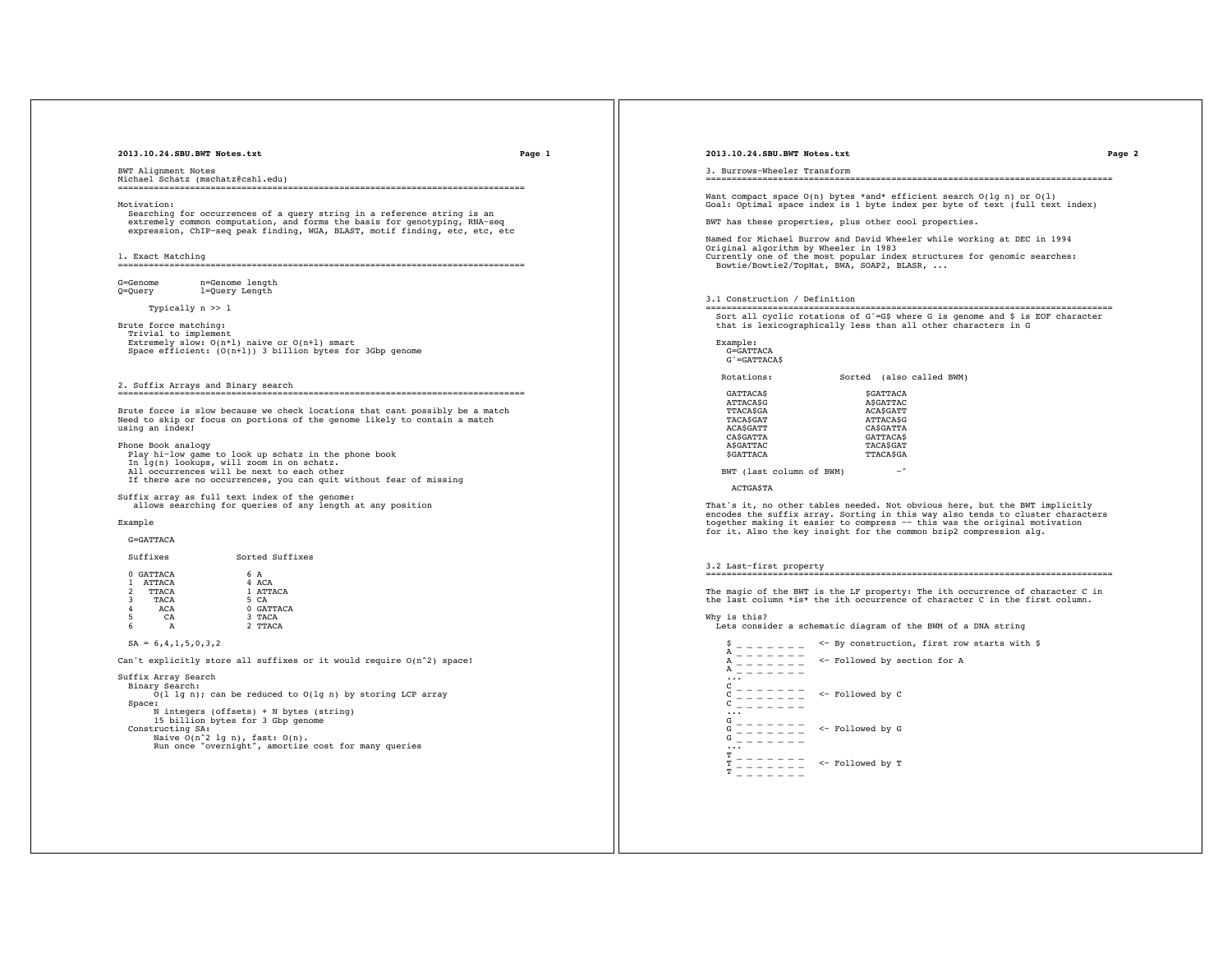```
2013.10.24.SBU.BWT Notes.txt Page 3
     Lets call those three rotations that start with C rotations X, Y, and Z
  The first character of each of those rotations is x, y, z (without loss
 of generality −− we don't know what those strings are, but we can label
    the characters)
  ...
 C x X X X X X X 
       C y Y Y Y Y Y Y 
       C z Z Z Z Z Z Z 

Now since the BWM contains *every* cyclic rotation, we know those 3 C strings
will also be rotated like so, someplace else in the BWM
  CxXXXXXX xXXXXXXC 
 CyYYYYYY => yYYYYYYC
 CzZZZZZZ zZZZZZZC
 Key insight: Since the rotations are sorted, we know that X < Y < Z<br>and x < = y < = z. As such their relative placement must also
                      be in sorted order in the BWM when C is rotated to the last
                       column.
      \frac{5}{2} - - - - - -
 A = - - - - - -<br>
A \overline{X} \overline{X} \overline{X} \overline{X} \overline{X} \overline{X} \overline{C} <- Possible location of X (x=A)
      A _ _ _ _ _ _ _
       ...
 C x X X X X X X<br>C y Y Y Y Y Y <- Original locations of X, Y, Z<br>C z Z Z Z Z Z
  ...
 G Y Y Y Y Y Y Y <− Possible location of Y (must be below X, y=G)
  G _ _ _ _ _ _ _ 
 G _ _ _ _ _ _ _ 
 ...
 T - - - - - -\frac{1}{T} \overline{z} \overline{z} \overline{z} \overline{z} \overline{z} \overline{c} \overline{z} \overline{z} \overline{c} \overline{z} \overline{z} \overline{z} \overline{c} \overline{z} \overline{z} \overline{z} \overline{z} \overline{z} \overline{z} \overline{z} \overline{z} \overline{z} \overline{z} \overlineLast−First property is actually a statement of the *rest* of the rotation. 
 When they are sorted as the second character of the rotation, they are also
sorted when they are the first character of the rotation so the ranks must
be the same.
3.2 Unwinding the BWT
                         ===============================================================================
 How can we use the LF-property to reconstruct G from BWT(G)?<br>Say the BWT is ACTTGA$TTAA (11 characters)<br>This means the genome must looks like \frac{1}{2} \frac{1}{3} \frac{1}{4} \frac{1}{5} \frac{1}{6} \frac{1}{7} \frac{3}{8} \frac{1}{9}Since the BWT is a permutation of G, we actually know a lot about how 
the BWM must look: 1x$, 4xA, 1xC, 1xG, 4xT
And the BWM must look like
 1 2 3 4 5 6 7 8 9 0 1<br>
$ _ _ _ _ _ _ _ _ _ _ A <- By construction, $ is first<br>
A _ _ _ _ _ _ _ _ C <- Must have 4 A rows
    A \subseteq \square \subseteq \square \subseteq \square \subseteq \square \subseteq \square A _ _ _ _ _ _ _ _ _ T " 
 A _ _ _ _ _ _ _ _ _ G "
 C _ _ _ _ _ _ _ _ _ A <− 1 C row
 G _ _ _ _ _ _ _ _ _ $ <− 1 G row
 T _ _ _ _ _ _ _ _ _ T <− 4 T rows
   \frac{T}{T} - - - - - - - -- - - - - - -
```

```
2013.10.24.SBU.BWT Notes.txt Page 4
```
Since, the first row starts with '\$' and the last character in that row is A, we know the last character of the genome is A.

# $\overline{1}$   $\overline{2}$   $\overline{3}$   $\overline{4}$   $\overline{5}$   $\overline{6}$   $\overline{7}$   $\overline{8}$   $\overline{9}$  0 1

With this we know the last character is A. So what is the character that comes before that A? There are 4 rows that start with A, so the character<br>must be one of C,T,T, or G, but which one is it? Here is where we can use<br>the LF property: the A in the last column of \$...A is the first A, so this corresponds to the first row with A. The BWM must be:

1 2 3 4 5 6 7 8 9 0 1<br>
\$ \_ \_ \_ \_ \_ \_ \_ \_ \_ A <− 1st A last column<br>
1st A in first -> A  $\frac{1}{9}$  \_ \_ \_ \_ \_ \_ \_ \_ C <− Must precede that A<br>
...

Now we know the character before A\$ must be C:

# $\overline{1}$   $\overline{2}$   $\overline{3}$   $\overline{4}$   $\overline{5}$   $\overline{6}$   $\overline{7}$   $\overline{8}$  9 0 1

Now this row has the 1st C in the last column, so that must correspond to the 1st C in the first column

```
 1 2 3 4 5 6 7 8 9 0 1
\frac{5}{A} \frac{3}{5} \frac{3}{5} \frac{3}{5} \frac{3}{5} \frac{3}{5} \frac{3}{5} \frac{3}{5} \frac{3}{5} \frac{3}{5} \frac{3}{5} \frac{3}{5} \frac{3}{5} \frac{3}{5} \frac{3}{5} \frac{3}{5} \frac{3}{5} \frac{3}{5} \frac{3}{5} \frac{3}{5} \frac{3}{5} \frac{3}{5}  A _ _ _ _ _ _ _ _ _ T 
A _ _ _ _ _ _ _ _ T<br>
A _ _ _ _ _ _ _ _ T<br>
1st C in first -> C A \overline{S} _ _ _ _ _ _ _ A <- must precede that A
```
Now we know the genome must be:

```
\overline{1} \overline{2} \overline{3} \overline{4} \overline{5} \overline{6} \overline{7} \overline{8} \overline{9} \overline{0} 1
```
Use the LF again

```
 1 2 3 4 5 6 7 8 9 0 1
                                                     \frac{5}{A} \frac{1}{5} - - - - - - - \frac{A}{C}A \overline{S} A \overline{S} C \overline{A} D \overline{C} C \overline{C} C \overline{C} C \overline{C} C \overline{C} C \overline{C} C \overline{C} C \overline{C} C \overline{C} C \overline{C} C \overline{C} C \overline{C} C \overline{C} C \overline{C} C \overline{C} C \overline{C} C \overline{C} C \overline{C} C \overline{C}  A _ _ _ _ _ _ _ _ _ T 
 A _ _ _ _ _ _ _ _ _ G 
 C A $ _ _ _ _ _ _ _ A <− 2nd A in last
 ...
```
Now we know the genome must be:

$$
\frac{}{\text{1}}\ \frac{}{\text{2}}\ \frac{}{\text{3}}\ \frac{\text{4}}{\text{4}}\ \frac{\text{5}}{\text{5}}\ \frac{\text{6}}{\text{6}}\ \frac{\text{7}}{\text{7}}\ \frac{\text{A}}{\text{8}}\ \frac{\text{C}}{\text{9}}\ \frac{\text{8}}{\text{9}}\ \frac{\text{6}}{\text{1}}
$$

Use the LF again:

```
 1 2 3 4 5 6 7 8 9 0 1
                                                                                                                     \frac{5}{A} \frac{1}{5} \frac{1}{2} \frac{1}{2} \frac{1}{2} \frac{1}{2} \frac{1}{2} \frac{1}{2} \frac{1}{2} \frac{1}{2} \frac{1}{2} \frac{1}{2} \frac{1}{2} \frac{1}{2} \frac{1}{2} \frac{1}{2} \frac{1}{2} \frac{1}{2} \frac{1}{2} \frac{1}{2} \frac{1}{2} \frac{1}{2} A \overline{S} \overline{S} \overline{S} \overline{S} \overline{S} \overline{S} \overline{S} \overline{S} \overline{S} \overline{S} \overline{S} \overline{S} \overline{S} \overline{S} \overline{S} \overline{S} \overline{S} \overline{S} \overline{S} \overline{S} \overline{S} \overline{S} \overline{S} \overline{S} \overA = - - - - - - -A \frac{1}{6} = \frac{1}{3} = \frac{1}{3} = \frac{1}{3} = \frac{1}{3} = \frac{1}{3} = \frac{1}{3} = \frac{1}{3} = \frac{1}{3} = \frac{1}{3} = \frac{1}{3} = \frac{1}{3} = \frac{1}{3} = \frac{1}{3} = \frac{1}{3} = \frac{1}{3} = \frac{1}{3} = \frac{1}{3} = \frac{1}{3} = \frac{1}{3} = \frac{1}{3} = \frac{1}{3} = \frac{1}{3} = \frac{1}{3} = \frac{1}{3} = \frac{1}{3} = \frac{1}{3} = \frac{1st T in first \rightarrow T \overline{A} \overline{S} \overline{A} \overline{S} \overline{S} \overline{S} \overline{S} \overline{S} \overline{S} \overline{S} \overline{S} \overline{S} \overline{S} \overline{S} \overline{S} \overline{S} \overline{S} \overline{S} \overline{S} \overline{S} \overline{S} \overline{S}
```
^− Last column defined by the BWT

T \_ \_ \_ \_ \_ \_ \_ \_ \_ A "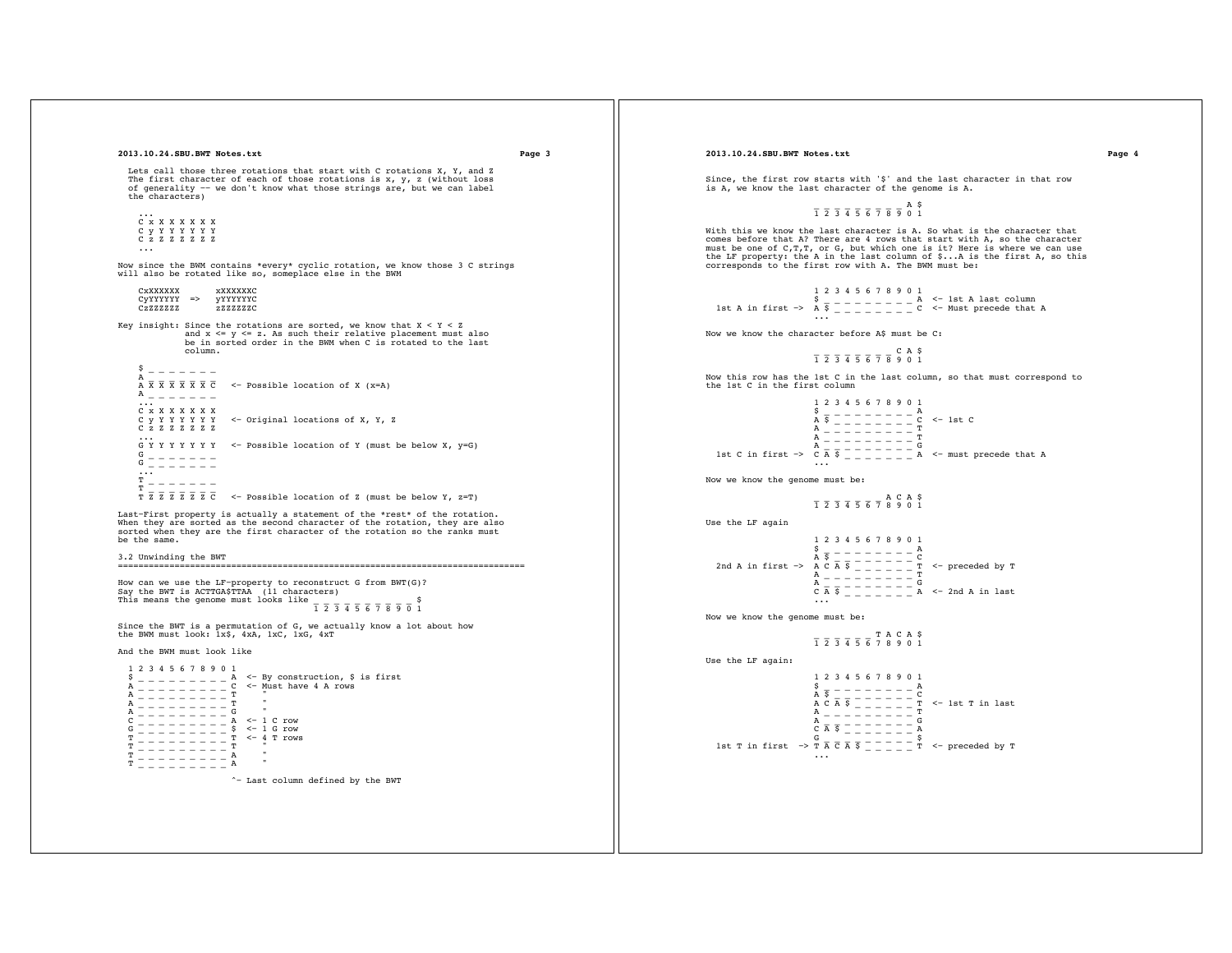```
2013.10.24.SBU.BWT Notes.txt Page 5
Now we know the genome must be:
   \begin{array}{cccccccccccccc} \overline{1} & \overline{2} & \overline{3} & \overline{4} & \overline{5} & \overline{6} & 7 & 8 & 9 & 0 & 1 \end{array}Use the LF again
                                                                         1 2 3 4 5 6 7 8 9 0 1
                                                                         \frac{5}{A} \frac{1}{S} - - - - - - - \frac{A}{C}A \overline{S} \overline{S} \overline{S} \overline{S} \overline{S} \overline{S} \overline{S} \overline{S} \overline{S} \overline{S} \overline{S} \overline{S} \overline{S} \overline{S} \overline{S} \overline{S} \overline{S} \overline{S} \overline{S} \overline{S} \overline{S} \overline{S} \overline{S} \overline{S} \over A _ _ _ _ _ _ _ _ _ T 
   \begin{array}{cccccccccc} & \overline{\text{A}} & \overline{\text{S}} & \overline{\text{C}} & \overline{\text{C}} & \overline{\text{A}} & \overline{\text{S}} & \overline{\text{C}} & \overline{\text{C}} & \overline{\text{C}} & \overline{\text{A}} & \overline{\text{S}} & \overline{\text{C}} & \overline{\text{C}} & \overline{\text{A}} & \overline{\text{S}} & \overline{\text{C}} & \overline{\text{C}} & \overline{\text{C}} & \overline{\text{C}} & \overline{\text{C}} & \overline{\text{C}} & \overline{\text{C}} & \overline{\text{C}} & \overline3rd T in first \Rightarrow \frac{T}{T} \frac{T}{A} \overline{C} \overline{A} \overline{S} \frac{T}{T} \frac{T}{T} \frac{T}{T} \frac{T}{T} \frac{T}{T} \frac{T}{T} \frac{T}{T} \frac{T}{T} \frac{T}{T} \frac{T}{T} \frac{T}{T} \frac{T}{T} \frac{T}{T} \frac{T}{T} \frac{T}{T} \frac{T}{T} \frac{T}{T} \fracNow we know the genome must be:
   \frac{1}{1} \frac{1}{2} \frac{1}{3} \frac{1}{4} \frac{1}{5} \frac{1}{6} \frac{1}{7} \frac{1}{8} \frac{1}{9} \frac{1}{0} \frac{1}{1}Use the LF again
                                                                         1 2 3 4 5 6 7 8 9 0 1
                                                                        \frac{5}{A} \frac{1}{S} - - - - - - - \frac{A}{C}A \overline{S} = \overline{S} = \overline{S} = \overline{S} = \overline{S} = \overline{S} = \overline{S}<br>3rd A in first -> A \overline{S} = \overline{S} = \overline{S} = \overline{S} = \overline{S} = \overline{S} = \overline{S} = \overline{S} = \overline{S} = \overline{S} = \overline{S} = \overline{S} = \overline{S} = \overline{S} = \overline{S} = \overline{S} = \overline{S} = \overline{S} = \overline{S} = \overline{S} = \overline{S} = \overA _{\rm C} _{\rm A} _{\rm S} _{\rm -} _{\rm -} _{\rm -} _{\rm -} _{\rm -} _{\rm -} _{\rm A}G _{\overline{T}} \overline{A} \overline{C} \overline{A} \overline{S} \overline{S} \overline{S} \overline{S} \overline{S} \overline{S} \overline{S} \overline{S} \overline{S} \overline{S} \overline{S} \overline{S} \overline{S} \overline{S} \overline{S} \overline{S} \overline{S} \overline{S} \overline{S} \overline{S} \overline{S} \overline{ST T \overline{A} \overline{C} \overline{A} \overline{S} \overline{S} \overline{S} \overline{S} \overline{S} \overline{S} \overline{S} \overline{S} \overline{S} \overline{S} \overline{S} \overline{S} \overline{S} \overline{S} \overline{S} \overline{S} \overline{S} \overline{S} \overline{S} \overline{S} \overline{S T _ _ _ _ _ _ _ _ _ A
Now we know the genome must be:
    _ _ _ T A T T A C A $
 1 2 3 4 5 6 7 8 9 0 1
Use the LF again
                                                                           1 2 3 4 5 6 7 8 9 0 1
                                                                         \frac{5}{A} \frac{1}{5} \frac{1}{2} \frac{1}{2} \frac{1}{2} \frac{1}{2} \frac{1}{2} \frac{1}{2} \frac{1}{2} \frac{1}{2} \frac{1}{2} \frac{1}{2} \frac{1}{2} \frac{1}{2} \frac{1}{2} \frac{1}{2} \frac{1}{2} \frac{1}{2} \frac{1}{2} \frac{1}{2} \frac{1}{2} \frac{1}{2} A \frac{5}{8} - \frac{1}{8} - \frac{3}{8} - \frac{3}{8} - \frac{1}{8} - \frac{1}{8} - \frac{1}{8}<br>
A T T A \overline{C} A \overline{S} \overline{S} \overline{S} \overline{S} \overline{S} \overline{S} \overline{S} \overline{S} \overline{S} \overline{S} \overline{S} \overline{S} \overline{S} \overline{S} \overline{S} \overline{S\begin{array}{c} \mathbf{A} \\ \mathbf{C} \end{array} \hspace{0.2cm} \overline{\mathbf{A}} \hspace{0.2cm} \overline{\mathbf{S}} \hspace{0.2cm} \overline{\phantom{S}} \hspace{0.2cm} \overline{\phantom{S}} \hspace{0.2cm} \overline{\phantom{S}} \hspace{0.2cm} \overline{\phantom{S}} \hspace{0.2cm} \overline{\phantom{S}} \hspace{0.2cm} \overline{\phantom{S}} \hspace{0.2cm} \overline{\phantom{S}} \hspace{0.2cm} \overline{\phantom{S}} \hspace{0.2cm} \overline{\phantom C A $ _ _ _ _ _ _ _ A 
 G _ _ _ _ _ _ _ _ _ $
 T A C A $ _ _ _ _ _ T 
 2nd T in first −> T A T T A C A $ _ _ T <− preceded by T
 T T A C A $ _ _ _ _ A 
                                                                        T T A C A \circ _ _ _ _ _ A<br>T _ _ _ _ _ _ _ _ _ A
Now we know the genome must be:
                                                                                       T T A T T A C A $
                                                                         1 2 3 4 5 6 7 8 9 0 1
                                                                                                                                                                                                                                                                                                                                                                                                                   2013.10.24.SBU.BWT Notes.txt Page 6
                                                                                                                                                                                                                                                                                                                                                                                                                   Use the LF again
                                                                                                                                                                                                                                                                                                                                                                                                                                                                                             1 2 3 4 5 6 7 8 9 0 1
                                                                                                                                                                                                                                                                                                                                                                                                                                                                                            \frac{5}{A} \frac{1}{5} - - - - - - - \frac{A}{C}\begin{array}{c} \text{A} \ \text{S} \\ \text{A} \ \text{C} \\ \text{A} \ \text{T} \ \text{T} \ \text{A} \ \text{\overline{C}} \ \overline{\text{A}} \ \text{\overline{S}} \end{array} \begin{array}{c} \text{A} \\ \text{C} \\ \text{A} \ \text{T} \end{array} \begin{array}{c} \text{C} \\ \text{A} \ \text{T} \end{array}\overline{A} \overline{B} \overline{C} \overline{C} \overline{A} \overline{S} \overline{C} \overline{C} \overline{C} \overline{C} \overline{C} \overline{C} \overline{C} \overline{C} \overline{C} \overline{C} \overline{C} \overline{C} \overline{C} \overline{C} \overline{C} \overline{C} \overline{C} \overline{C} \overline{ G _ _ _ _ _ _ _ _ _ $
 T A C A $ _ _ _ _ _ T 
 T A T T A C A $ _ _ T <− 4th T in last 
 T T A C A $ _ _ _ _ A 
 4th T in first −> T T A T T A C A $ _ A <− preceded by A
                                                                                                                                                                                                                                                                                                                                                                                                                   Now we know the genome must be:
                                                                                                                                                                                                                                                                                                                                                                                                                       _ A T T A T T A C A $
 1 2 3 4 5 6 7 8 9 0 1
                                                                                                                                                                                                                                                                                                                                                                                                                   Use the LF again
                                                                                                                                                                                                                                                                                                                                                                                                                                                                                             1 2 3 4 5 6 7 8 9 0 1
                                                                                                                                                                                                                                                                                                                                                                                                                                                                                            \frac{5}{A} \frac{1}{5} - - - - - - - \frac{A}{C}A \overline{S} \overline{A} \overline{S} \overline{A} \overline{S} \overline{A} \overline{S} \overline{A} \overline{S} \overline{C} \overline{A} \overline{S} \overline{C} \overline{A} \overline{S} \overline{G} \overline{C} \overline{C} \overline{C} \overline{C} \overline{C} \overline{C} \overline{C} \overline{C} \overlineG A $ - - - - - - - \frac{A}{S}\frac{6}{T} \frac{1}{A} \frac{1}{C} \frac{1}{A} \frac{1}{S} \frac{1}{S} \frac{1}{S} \frac{1}{T} \frac{1}{T} \frac{1}{S}\begin{array}{l} \hbox{\tt\footnotesize{T} } \overline{\texttt{A}} \ \overline{\texttt{C}} \ \overline{\texttt{A}} \ \overline{\texttt{S}} \ \overline{\texttt{C}} \ \overline{\texttt{A}} \ \overline{\texttt{S}} \ \overline{\texttt{C}} \ \overline{\texttt{A}} \ \overline{\texttt{S}} \ \overline{\texttt{C}} \ \overline{\texttt{A}} \ \overline{\texttt{S}} \ \overline{\texttt{C}} \ \overline{\texttt{A}} \ \overline{\texttt{S}} \ \overline{\texttt{C}} \ \overline{\texttt{A}} \ \overline{\texttt{S}} \ \overline{\texttt{C}} \ \Now we know the genome must be:
                                                                                                                                                                                                                                                                                                                                                                                                                       G A T T A T T A C A $
 1 2 3 4 5 6 7 8 9 0 1
                                                                                                                                                                                                                                                                                                                                                                                                                      At this point we can stop because we have processed all 11 characters,
or we could apply the LF rule again, jump to the first G, and recognize
                                                                                                                                                                                                                                                                                                                                                                                                                   the last column had a $.
                                                                                                                                                                                                                                                                                                                                                                                                                                                                                               1 2 3 4 5 6 7 8 9 0 1
                                                                                                                                                                                                                                                                                                                                                                                                                                                                                            \frac{5}{A} \frac{1}{5} - - - - - - - \frac{A}{C}\begin{array}{c} \texttt{A} \ \overline{\texttt{S}} \ \overline{\texttt{A}} \ \overline{\texttt{S}} \ \overline{\texttt{A}} \ \overline{\texttt{S}} \ \overline{\texttt{A}} \ \overline{\texttt{S}} \ \overline{\texttt{A}} \ \overline{\texttt{S}} \ \overline{\texttt{A}} \ \overline{\texttt{S}} \ \overline{\texttt{A}} \ \overline{\texttt{S}} \ \overline{\texttt{A}} \ \overline{\texttt{S}} \ \overline{\texttt{A}} \ \overline{\texttt{S}} \ \overline{\texttt{A}} \ \overline{\texttt{S}} \ \overline{\texttt{A}} \ \overline{\textttA T T A T T A \overline{C} A \overline{S} G \lt - 1st G in last<br>
1st G in first -> G A \overline{S} \overline{T} \overline{T} \overline{T} \overline{A} \overline{C} A \overline{S} \lt-- all done!<br>
T A T \overline{C} A \overline{S} \overline{C} \overline{T} \overline{T} \overline{T} \ T T A T T A C A $ _ A 
                                                                                                                                                                                                                                                                                                                                                                                                                   In this way we can UNWIND the BWT back to the original genome. If we didn't 
                                                                                                                                                                                                                                                                                                                                                                                                                      start UNWINDING from the first row, we could determine the prefix (offset)
of any row in the BWT. (See below)
```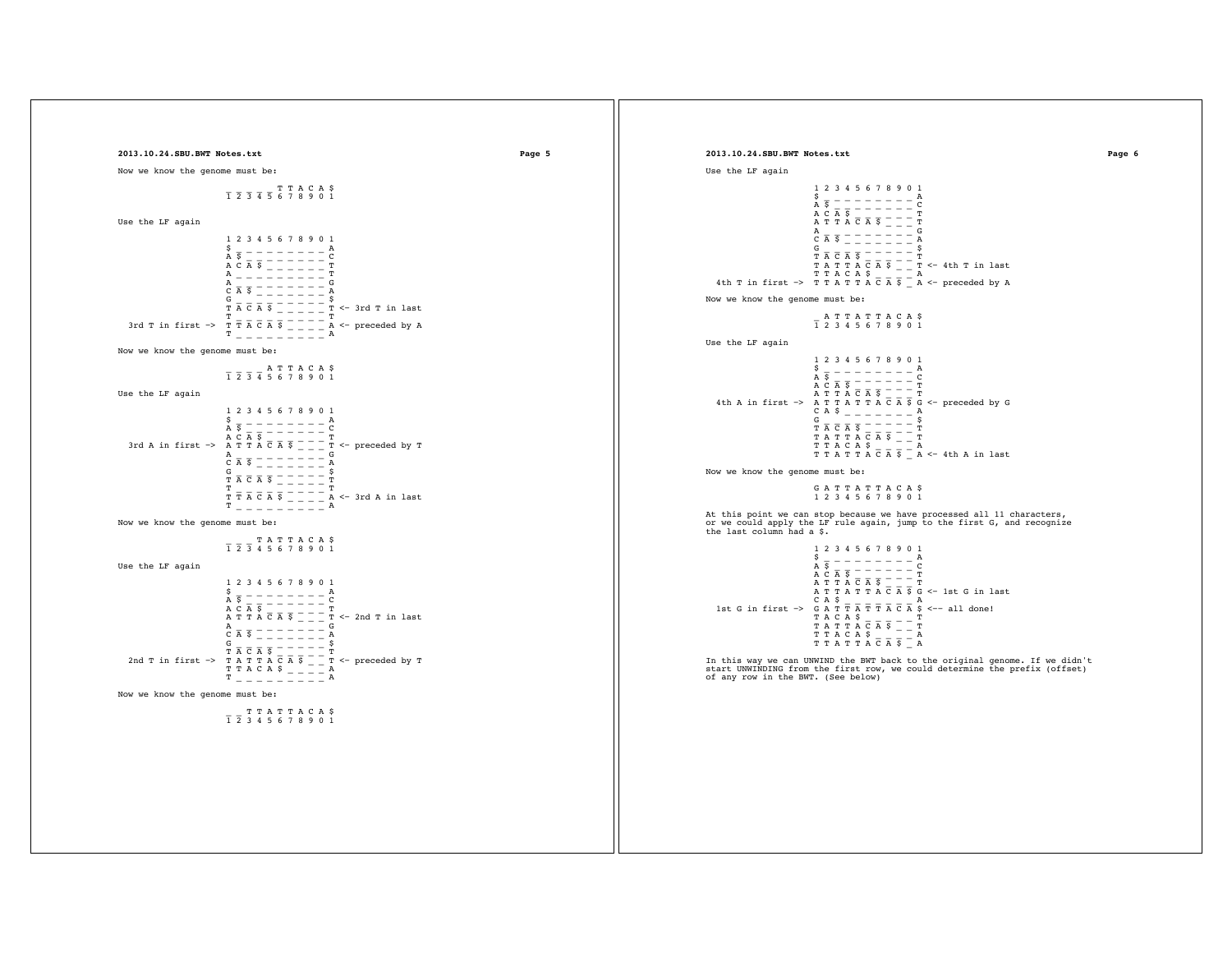| 2013.10.24.SBU.BWT Notes.txt                                                                                                                    | 2013.10.24.SBU.BWT Notes.txt<br>Page 7<br>Page 8                                                                                                                                                                                       |
|-------------------------------------------------------------------------------------------------------------------------------------------------|----------------------------------------------------------------------------------------------------------------------------------------------------------------------------------------------------------------------------------------|
| 3.3 Exact Matching                                                                                                                              |                                                                                                                                                                                                                                        |
|                                                                                                                                                 | Apply LFC                                                                                                                                                                                                                              |
| Great, we can use LF to unwind the BWT back to the original genome. Amazingly                                                                   | $\mathsf{S}\cdot\cdot\cdot\mathsf{A}$                                                                                                                                                                                                  |
| we can using a variant of LF to rapidly compute exact matches. The variant                                                                      | $A \ldots C$                                                                                                                                                                                                                           |
| of LF called LFc "pretends" that a given character is present at the end<br>of a given row.                                                     | $A \cdot \cdot \cdot T$<br>$A \cdot \cdot \cdot T$                                                                                                                                                                                     |
|                                                                                                                                                 | AG                                                                                                                                                                                                                                     |
| General points:<br>2 phases:                                                                                                                    | $C \ldots A$<br>$G \ldots$ \$                                                                                                                                                                                                          |
| 1. Use LFc to find a range of rows in the BWM that exactly match,                                                                               | $T \ldots T$                                                                                                                                                                                                                           |
| similar to how binary search identifies a range of rows<br>2. For each row, UNWIND back to the beginning of the genome to find                  | $T \ldots T$<br>top $\rightarrow$ TA                                                                                                                                                                                                   |
| the genome location (as opposed to the SA offset)                                                                                               | $T \cdot \cdot \cdot A$                                                                                                                                                                                                                |
| Scan the query string backwards from end to beginning using LFc 1 times<br>1. Use a top pointer and bottom pointer to track current valid range | $bot \rightarrow$                                                                                                                                                                                                                      |
| 2. We know the query does not exist if top >= bottom                                                                                            | This defines the range of rows that begin 'TT'. Apply LFc with A                                                                                                                                                                       |
| 3. Basic algorithm only supports exact matches                                                                                                  |                                                                                                                                                                                                                                        |
| Example: Find all occurrences of ATT in BWT of ACTTGA\$TTAA                                                                                     | $\mathsf{S}\cdot\cdot\cdot\mathsf{A}$<br>$A \ldots C$                                                                                                                                                                                  |
| (The answer should be positions 2 and 5)                                                                                                        | $A \cdot \cdot \cdot T$                                                                                                                                                                                                                |
| From the BWT we can count characters to write the first column. The rest of                                                                     | $A \cdot \cdot \cdot T$<br>AG                                                                                                                                                                                                          |
| the matrix is hidden. Initialize top pointer to first row, and bottom pointer                                                                   | $C \ldots A$                                                                                                                                                                                                                           |
| to just beyond last row, and pretend that character is a T since that<br>is the last character of ATT                                           | $G \ldots$ \$<br>$T \cdot \cdot \cdot T$                                                                                                                                                                                               |
|                                                                                                                                                 | $T \cdot \cdot \cdot T$                                                                                                                                                                                                                |
| top -> $\SA$ <- if this was a T it would be the 1st T<br>AC                                                                                     | top $\rightarrow$ TA $\leq$ If this was an A it would be the 3rd A<br>T. A                                                                                                                                                             |
| $A \cdot \cdot \cdot T$                                                                                                                         | <- If this was an A it would be the 5th A<br>$bot$ $\rightarrow$                                                                                                                                                                       |
| $A \ldots T$<br>AG                                                                                                                              |                                                                                                                                                                                                                                        |
| $C \cdot \cdot \cdot A$                                                                                                                         | Apply LFC                                                                                                                                                                                                                              |
| $G \ldots$ \$<br>$T \ldots T$                                                                                                                   | $S \ldots A$                                                                                                                                                                                                                           |
| $T \ldots T$                                                                                                                                    | AC                                                                                                                                                                                                                                     |
| $T \ldots A$                                                                                                                                    | $A \cdot \cdot \cdot T$                                                                                                                                                                                                                |
| $T \ldots A$<br>$bot \rightarrow$<br><- if this was a T it would be the 5th T                                                                   | top $\rightarrow$ A T<br>AG                                                                                                                                                                                                            |
|                                                                                                                                                 | bot $\rightarrow$ CA                                                                                                                                                                                                                   |
| Apply the LFc to jump to the range between the 1st and 5th T                                                                                    | $G \ldots$ \$<br>$T \ldots T$                                                                                                                                                                                                          |
|                                                                                                                                                 | $T \ldots T$                                                                                                                                                                                                                           |
| SA<br>AC                                                                                                                                        | $T \ldots A$<br>$T \cdot \cdot \cdot A$                                                                                                                                                                                                |
| $A \cdot \cdot \cdot T$                                                                                                                         |                                                                                                                                                                                                                                        |
| $A \cdot \cdot \cdot T$<br>AG                                                                                                                   | Success! We have processed all the query characters and top < bot so<br>we have a valid range of rows [3,5]. Apply UNWIND(3) and UNWIND(4) to find                                                                                     |
| $C \ldots A$                                                                                                                                    | the locations in the original genome                                                                                                                                                                                                   |
| GS<br>top $\rightarrow$ T T                                                                                                                     | UNWIND(3)                                                                                                                                                                                                                              |
| $T \ldots T$                                                                                                                                    |                                                                                                                                                                                                                                        |
| $T \ldots A$<br>$T \ldots A$                                                                                                                    | $2nd$ $T$<br>4th T<br>4th A<br>1st G                                                                                                                                                                                                   |
| $bot \rightarrow$                                                                                                                               | $\mathsf{S}\cdot\cdot\cdot\mathsf{A}$<br>$\mathsf{S}\cdot\cdot\cdot\mathsf{A}$<br>\$A<br>$\mathsf{S}\cdot\cdot\cdot\mathsf{A}$<br><b>SA</b>                                                                                            |
| This defines that range of rows that all start with 'T'. Now apply LFc                                                                          | $A \ldots C$<br>AC<br>AC<br>AC<br>AC<br>A. T<br>AT<br>AT<br>A. T<br>$A \cdot \cdot \cdot T$                                                                                                                                            |
| pretending the last character was $T'$ (since this is the second $T$ )                                                                          | start $\rightarrow$ A T -<br>$A \cdot \cdot \cdot T$<br>$A \cdot \cdot \cdot T$<br>$A \cdot \cdot \cdot T$<br>$A \cdot \cdot \cdot T$                                                                                                  |
|                                                                                                                                                 | $- A \ldots G -$<br>$A \cdot \cdot \cdot G$<br>AG<br>AG<br>AG                                                                                                                                                                          |
| $S \ldots A$<br>AC                                                                                                                              | $\begin{array}{c} \circ \\ \circ \\ \circ \end{array}$<br>$C \cdot \cdot \cdot A$<br>$C \ldots A$<br>$C \cdot \cdot \cdot A$<br>$C \ldots A$<br>$-G$ \$ <- offset 5<br>$G \ldots$ \$<br>$G \ldots S$<br>$G \ldots$ \$<br>$G \ldots$ \$ |
| $A \cdot \cdot \cdot T$                                                                                                                         | $T \cdot \cdot \cdot T$<br>$T \cdot \cdot \cdot T$<br>$T \cdot \cdot \cdot T$<br>$T \cdot \cdot \cdot T$<br>$T \cdot \cdot \cdot T$                                                                                                    |
| $A \ldots T$<br>AG                                                                                                                              | $-$ TT $-$<br>$T \ldots T$<br>$T \cdot \cdot \cdot T$<br><b>TT</b><br>$T \ldots T$<br>$TA$ $TA$<br>$T \cdot \cdot \cdot A$<br>$T \cdot \cdot \cdot A$<br>$T \cdot \cdot \cdot A$                                                       |
| $C \ldots A$                                                                                                                                    | $T \cdot \cdot \cdot A$<br>$T \cdot \cdot \cdot A$<br>$-$ TA $-$<br>$T \cdot \cdot \cdot A$<br>$T \cdot \cdot \cdot A$                                                                                                                 |
| $G \ldots$ \$<br>top $\rightarrow$ T T <- if this was a T it would be the 3rd T                                                                 | shift: 1<br>$\overline{2}$<br>$\overline{\mathbf{3}}$<br>$\overline{4}$                                                                                                                                                                |
| $T \cdot \cdot \cdot T$                                                                                                                         |                                                                                                                                                                                                                                        |
| $T \ldots A$<br>$T \ldots A$                                                                                                                    | UNWIND(4) is just like starting at the 4th A.                                                                                                                                                                                          |
| <- if this was a T it would be the 5th T<br>$hot.$ $\rightarrow$                                                                                |                                                                                                                                                                                                                                        |
|                                                                                                                                                 |                                                                                                                                                                                                                                        |